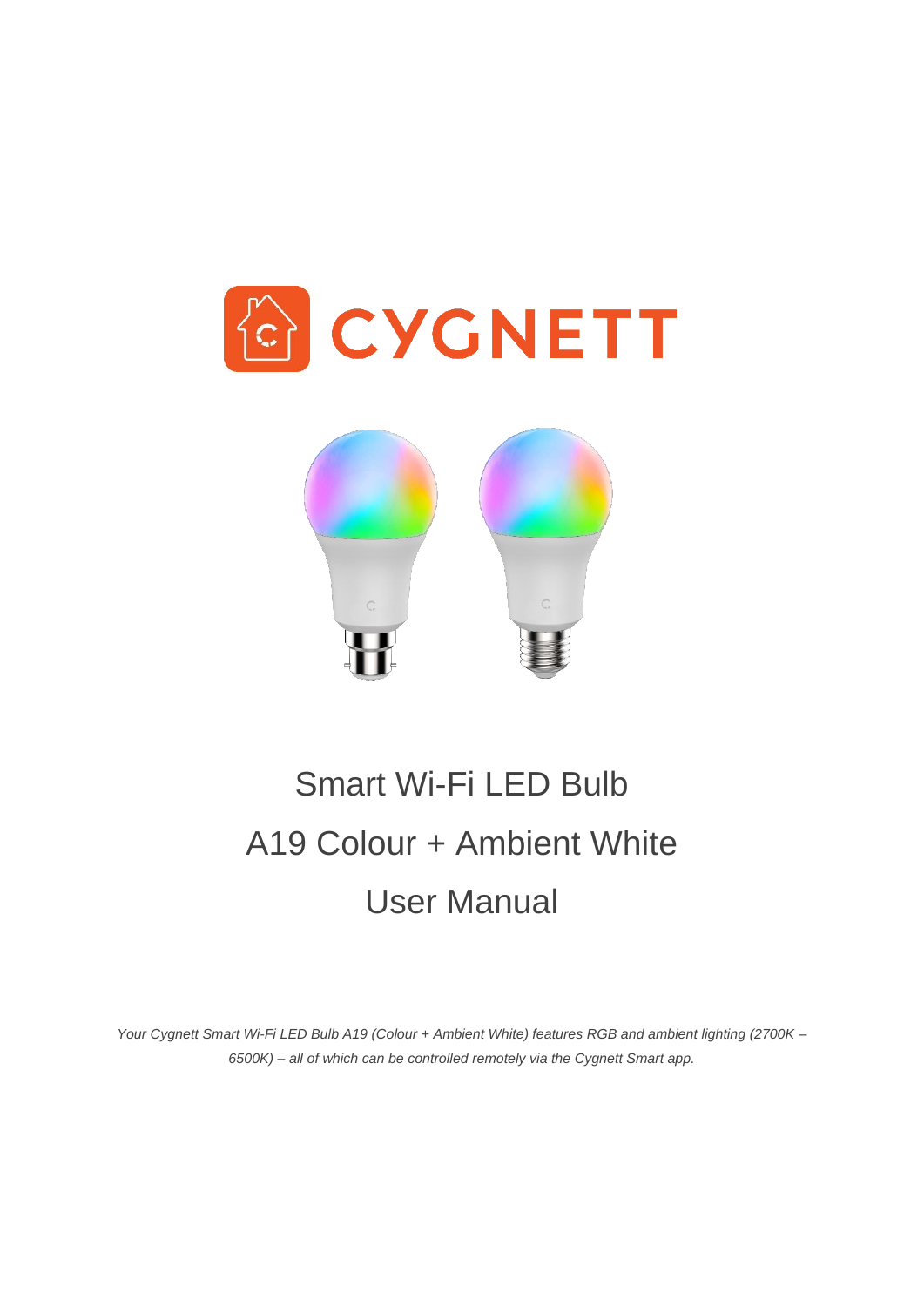

# **Contents**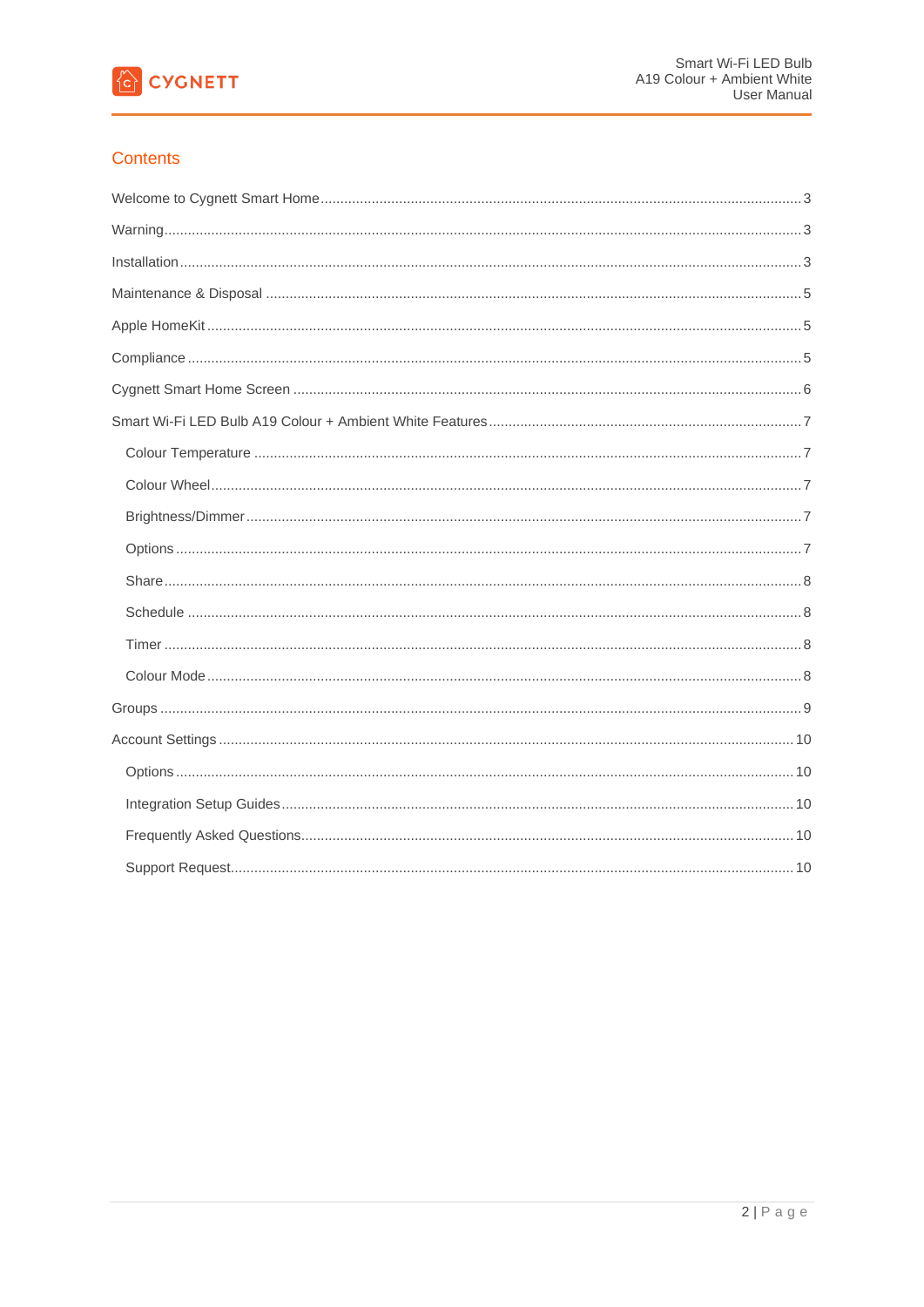

# <span id="page-2-0"></span>Welcome to Cygnett Smart Home

Cygnett Smart Home is an ever-expanding collection of connected home products and certified to work with Google Home Assistant, Amazon Alexa and Apple HomeKit.

Synonymous for creating better digital experiences through design and innovation, Cygnett Smart Home affords you the convenience and freedom to connect your appliances, lighting, climate control and security to a centralised app.

# <span id="page-2-1"></span>**Warning**

Before replacing/installing your Cygnett Smart Home device, please read and follow all precautions, including the following:

- Suitable to operate between 0°C to 40°C
- This product is intended for indoor use only; do not expose to wet environments
- Before replacing, turn off all power sources and wait for the device to cool down to avoid electrical shocks and burns
- This product is not a toy and should not be played by children
- This product should not be used for emergency lighting
- This product is not suitable for water contact
- This product is not suitable for dimming switches

#### <span id="page-2-2"></span>Installation

#### **Cygnett Smart Home devices only support 2.4GHz Wi-Fi networks.**

1. Place your smart bulb into a lamp/fitting/socket and turn on your appliance.



- 2. Ensure that your phone/tablet is connected to the Wi-Fi network you would like your smart bulb to connect to.
- 3. Download and install the Cygnett Smart app from the Apple App Store (iOS devices) or Google Play Store (Android devices).
- 4. Register a new account with Cygnett Smart by registering with your email and creating a new password. If you already have a registered account with Cygnett Smart, please disregard this step, and proceed to Step 6.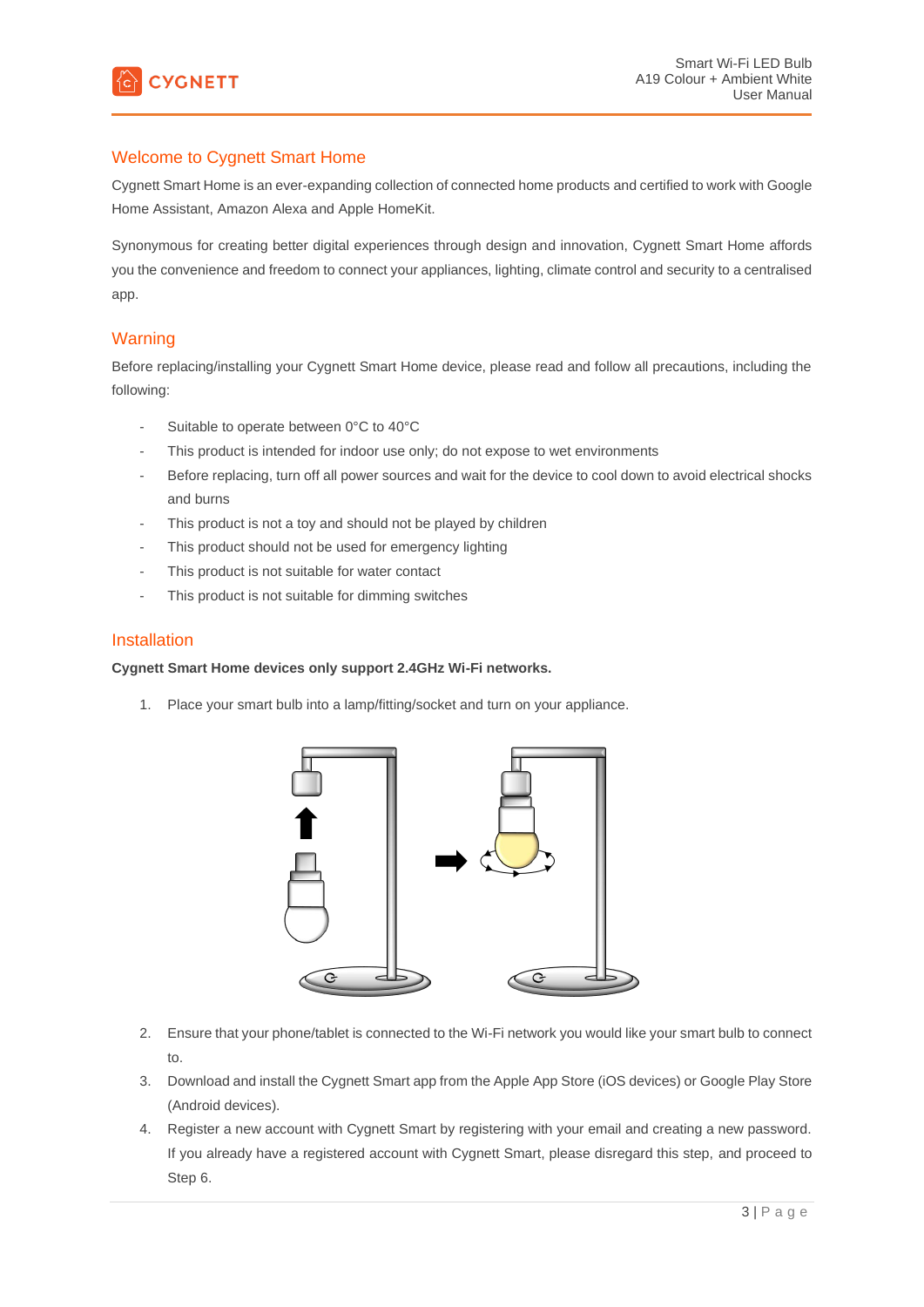

- 5. Log-in the Cygnett Smart app with your email and password.
- 6. With the smart bulb inserted, turn off and on the appliance **slowly (2 seconds interval)** 5 times to activate pairing mode – smart bulb will cycle between different colours when in pairing mode.



- 7. In the Cygnett Smart Home screen, select the  $\bullet$  icon, and select Quick Pairing.
- 8. Please enter the password for your Wi-Fi network. If you see a message saying, 'Wi-Fi SSID restriction', simply tap the Next button and then press Allow to give Cygnett Smart permission to access your location. After this, the name of your Wi-Fi network will auto-fill into the app and you can proceed to enter your Wi-Fi password and select Next.
- 9. Please wait while Cygnett Smart finds your smart device. This can take a few minutes so please be patient.
- 10. After your device is found, give it a name and tap Complete. Your smart device is now ready to be used.

#### **Please follow Steps 1 to 10 before pairing with Apple's Home app.**

- 11. If you have an Apple device and want to set it up with the Home app and Siri, please see the following steps:
	- i. Open the Home app on your iOS device.
	- ii. Tap Add Accessory (+)
	- iii. Using the camera, align it in view with the QR code attached in the quick start manual, or on the smart device.
	- iv. Follow the in-app instructions.
	- v. Once complete, you can control your smart device through the Home app, or via voice commands to Siri.

Cygnett Smart Home devices only support 2.4GHz Wi-Fi networks. For further information on how to install your smart device, visit us at Cygnett Care – support.cygnett.com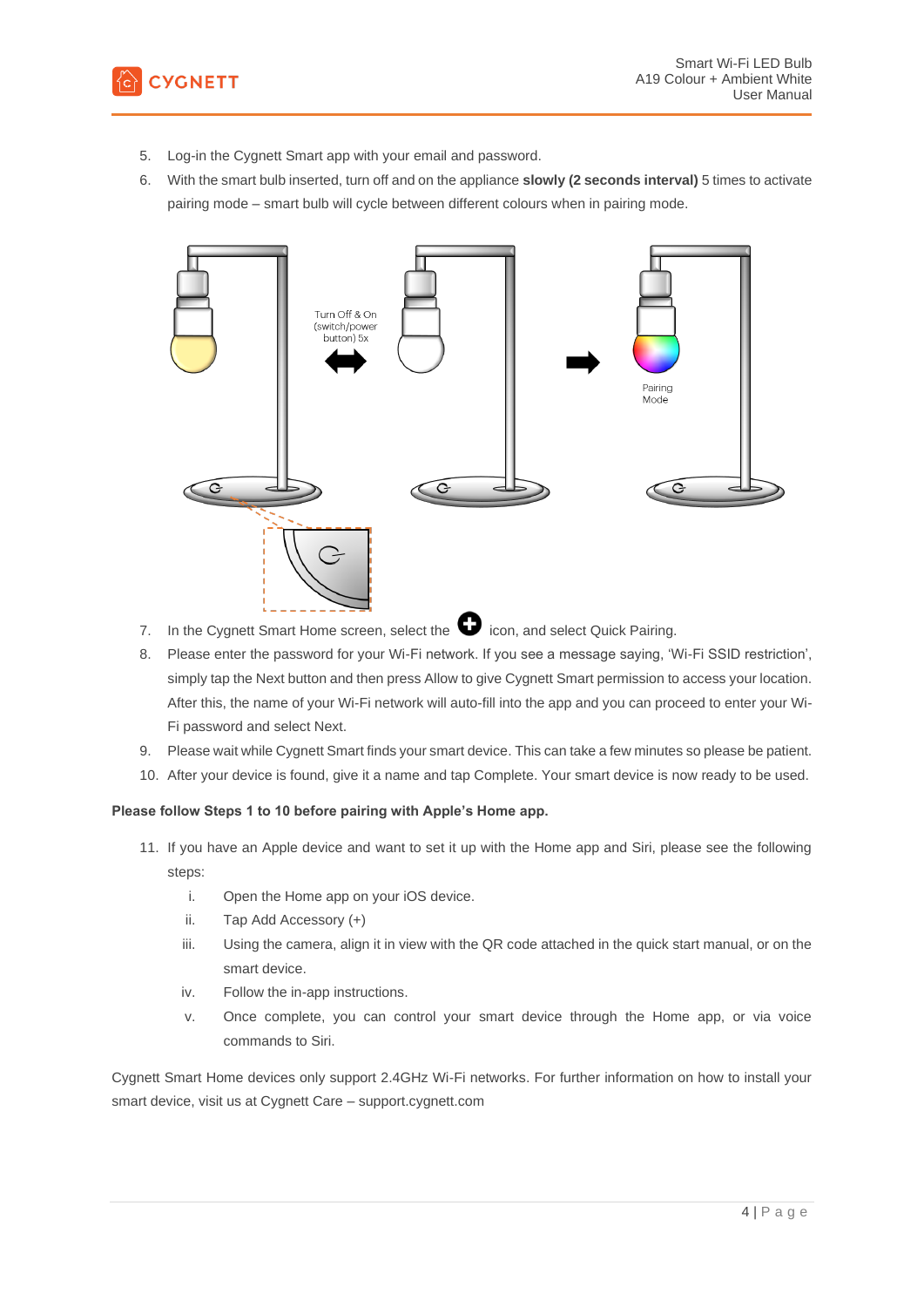

## <span id="page-4-0"></span>Maintenance & Disposal

Before any cleaning, remove your device from all power sources. To prevent any scratches from occurring, use a soft dry cloth and do not use any cleaning agents.

This symbol on the product indicates that this product shall not be treated as household waste. Instead, it shall be sent to the applicable collection point for the recycling of electronic equipment. By ensuring this product is disposed of correctly, you will help prevent potential negative consequences for the environment and human health. For more information about the recycling of this product, please contact your local city office.



## <span id="page-4-1"></span>Apple HomeKit

Your Cygnett Smart Home device is compatible with Apple HomeKit and it allows you to control your smart devices remotely. Add your device by taking an image of the QR code affixed in the Quick Start Manual or on the product with the Home app.

Use of the Works with Apple HomeKit badge means that an electronic accessory has been designed to connect specifically to iPod touch, iPhone, or iPad, respectively, and has been certified by the developer to meet Apple performance standards. Apple is not responsible for the operation of this device or its compliance with safety and regulatory standards.

Apple, iPad, iPhone, and iPod touch are trademarks of Apple Inc., registered in the U.S. and other countries. HomeKit and HomePod are trademarks of Apple Inc.

To control this HomeKit-enabled accessory, iOS 11.3 or later is recommended. Controlling this HomeKit-enabled accessory automatically and away from home requires a HomePod, an Apple TV with tvOS 10.x or later, or an iPad with iOS 10.x or later set up as a home hub.

#### <span id="page-4-2"></span>**Compliance**

Item No: CY2889CHCGL (B22), CY2887CHCGL (E27) Input: 220-240V ~ 50Hz, 0.06A (Max) Output: 9W Wi-Fi: 2.4GHz 802.11b/g/n Bulb Size: A19 Brightness: 900lm LED Life Span: 25,000 hours RGB+CCT (2700-6500K) Operating Temperature: 0°C~40°C

For lamps with a weight significantly higher than of the lamps for which they are a replacement, attention should be drawn to the fact that increased weight may reduce mechanical stability of certain luminaires and lamp holders and may impair contact marking and lamp retention.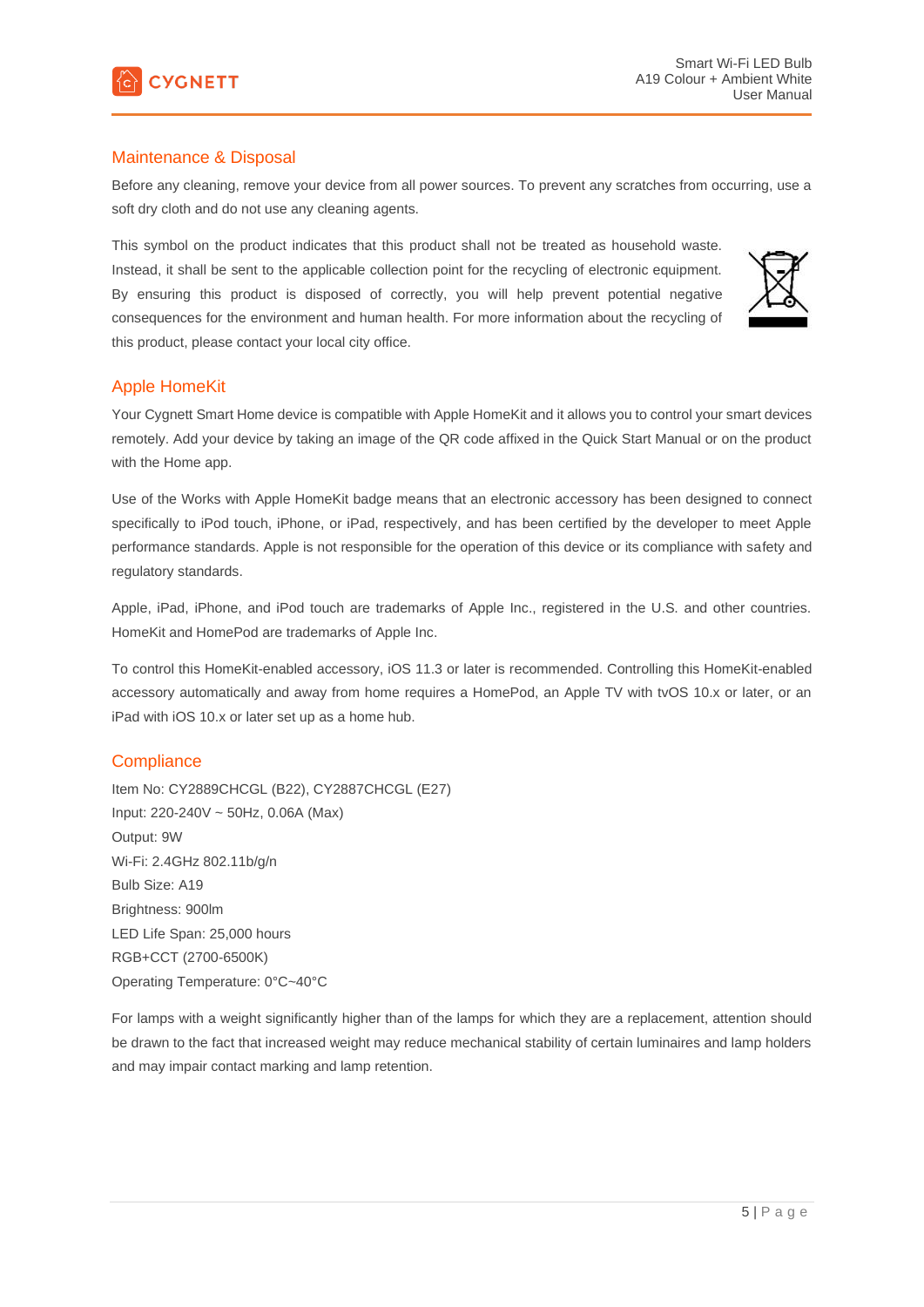

# <span id="page-5-0"></span>Cygnett Smart Home Screen

Your Cygnett Smart Home screen is the centralised view of all your smart home devices. With one simple touch, you can turn on or off your devices remotely, receive live information from your home and so much more. Possessing an intuitive user interface, all you ever wanted to do with your devices is only one tap away.

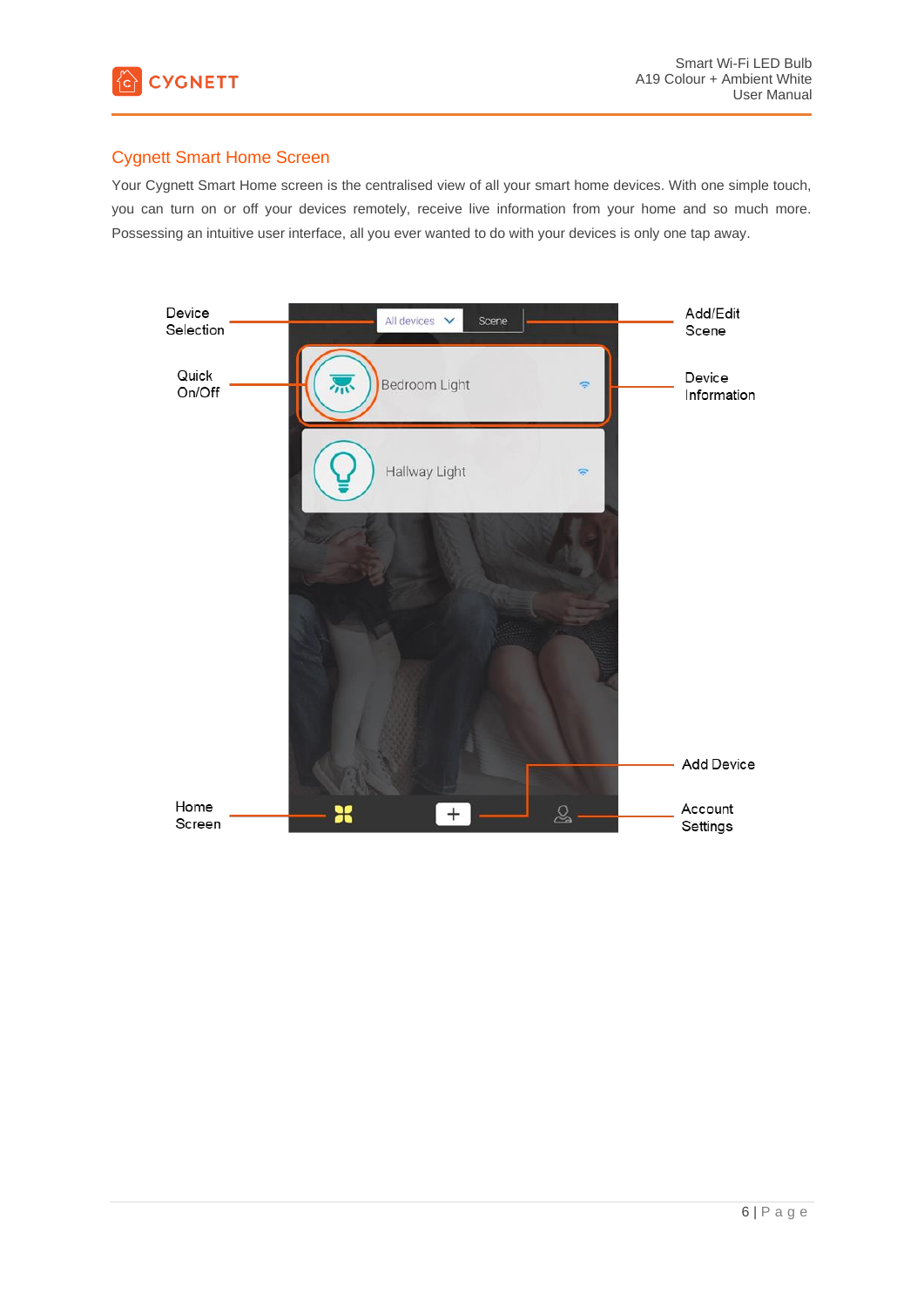

# <span id="page-6-0"></span>Smart Wi-Fi LED Bulb A19 Colour + Ambient White Features

To access the main page for your smart bulb, select Device Information from the Cygnett Smart Home Screen. This page allows you to control your smart bulb to a greater extent; from choosing colours, colour temperature, adjusting brightness, to scheduling a time in which you would like your smart bulb to turn on or off – the possibilities are endless.



#### <span id="page-6-1"></span>Colour Temperature

The share of white on your smart bulb can be adjusted from a temperature of 2700K to 6500K. Select a preferred temperature by adjusting the slider (up – cool white; down – warm white).

#### <span id="page-6-2"></span>Colour Wheel

You can change the colour of your smart bulb by a single tap – ideal for creating a mood in your space.

#### <span id="page-6-3"></span>Brightness/Dimmer

You can also change the brightness of your smart bulb. Select a preferred brightness by adjusting the slider (up – brighter; down – dimmer)

#### <span id="page-6-4"></span>**Options**

For settings and information on your smart bulb, select the Options icon. There are 2 options in this section – Settings and Delete. The device settings screen displays information regarding your smart bulb. You can change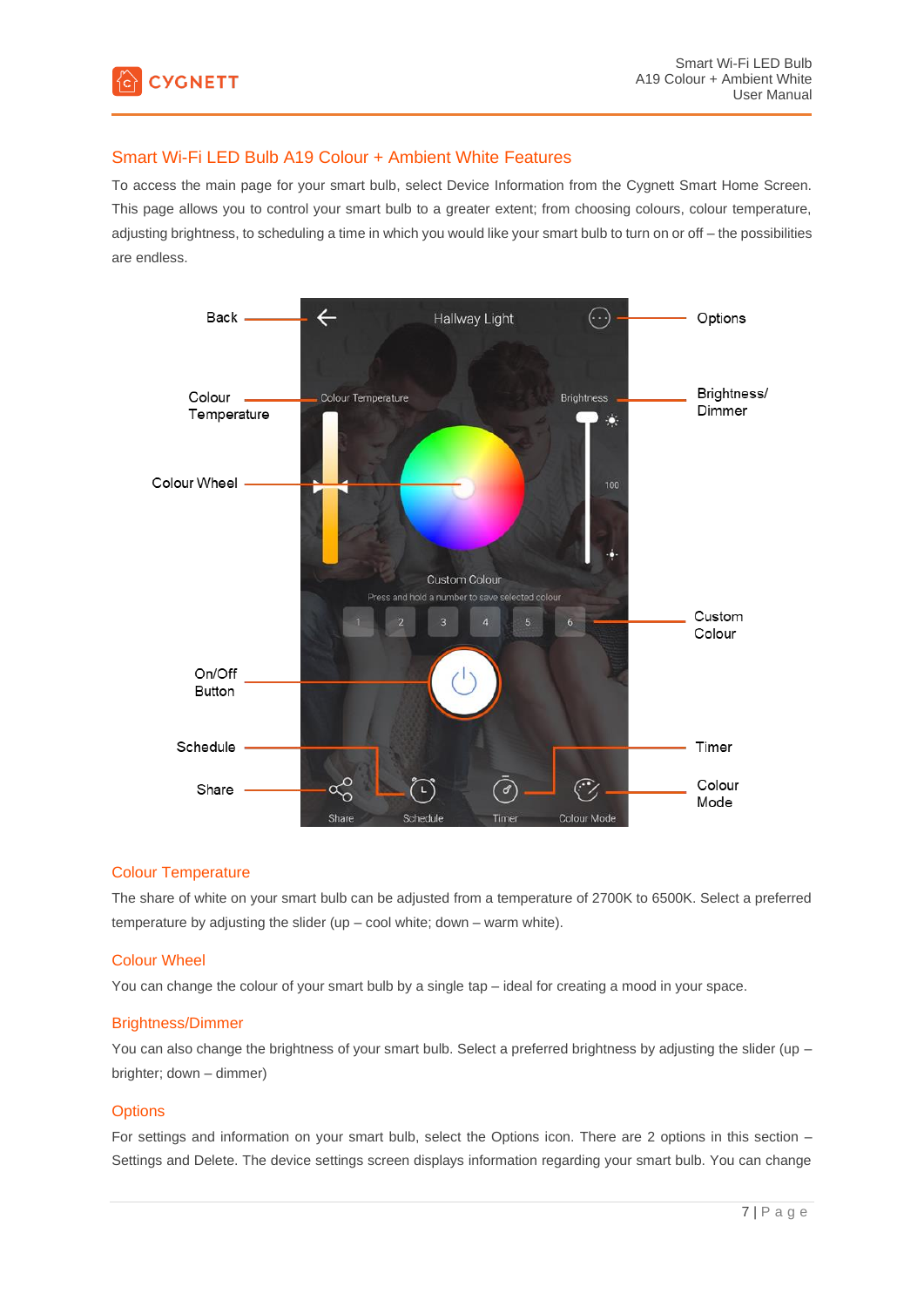

the name of your smart bulb by selecting the icon. To delete all saved information regarding your smart bulb, press Confirm. This will also remove your smart bulb from the Cygnett Smart Home Screen.

#### <span id="page-7-0"></span>**Share**

You can share your smart bulb with your family and friends, giving them the convenience and ease that you have. Select Share to begin sharing your smart bulb and follow the in-app instructions.

#### <span id="page-7-1"></span>**Schedule**

You can schedule your smart bulb to turn on or off at a certain time of the day; and respective to each day of the week too. Select New Timer to begin setting up a schedule for your smart bulb. Select the time and year you would like your schedule to occur, and whether it is to repeat during the week or occur once only. Select the state (on/off) for your smart bulb. Once you have finalised your selection, tap Save.



#### <span id="page-7-2"></span>Timer

You can set up a timer for when you would like your smart bulb to turn on or off after a given amount of time has elapsed. Select Add countdown timer to begin setting up a timer for your smart bulb. Select the time by scrolling on the dial and select the state (on/off) for your smart bulb. Once you have finalised your selection, tap Save.

#### <span id="page-7-3"></span>Colour Mode

Your smart bulb can be set to different modes – Gradient and Jump. These modes will cycle between colours in the colour wheel. Gradient has an animation of smooth transitions between the colours, whilst Jump has a strobelike transition. You can also adjust the slider to change the speed of transitions.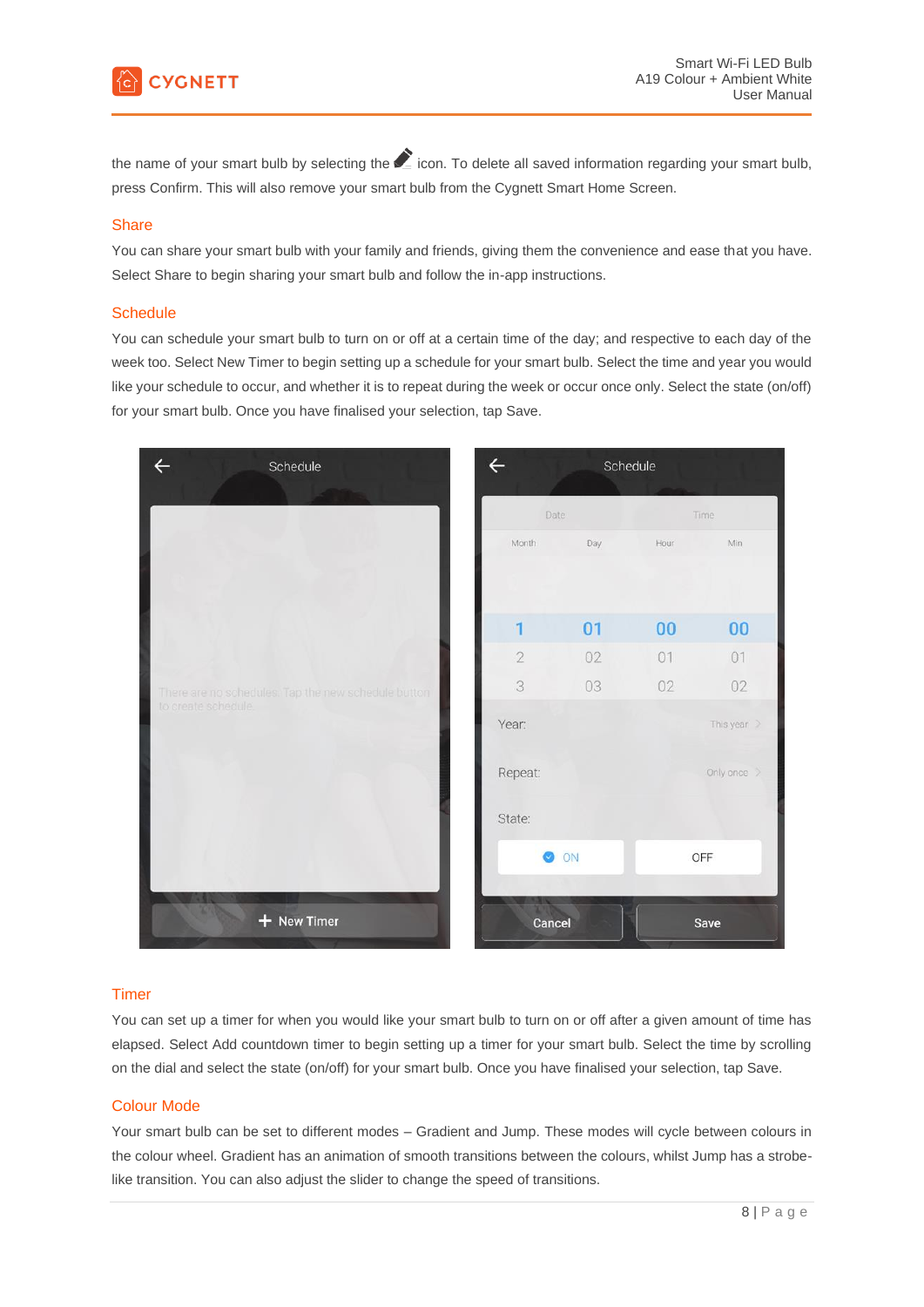



# <span id="page-8-0"></span>**Groups**

For your smart bulb, you can group it along with other Cygnett Smart devices that you own – this is perfect for organising your devices into areas of your home. In an instant, you can see what is on or off in a room and adjust accordingly.

To begin setting up a group of smart devices, select All devices at the top of the Cygnett Home Screen. Select Manage group, and there will be a list of devices that have not been assigned to a group yet. Select Add new group.

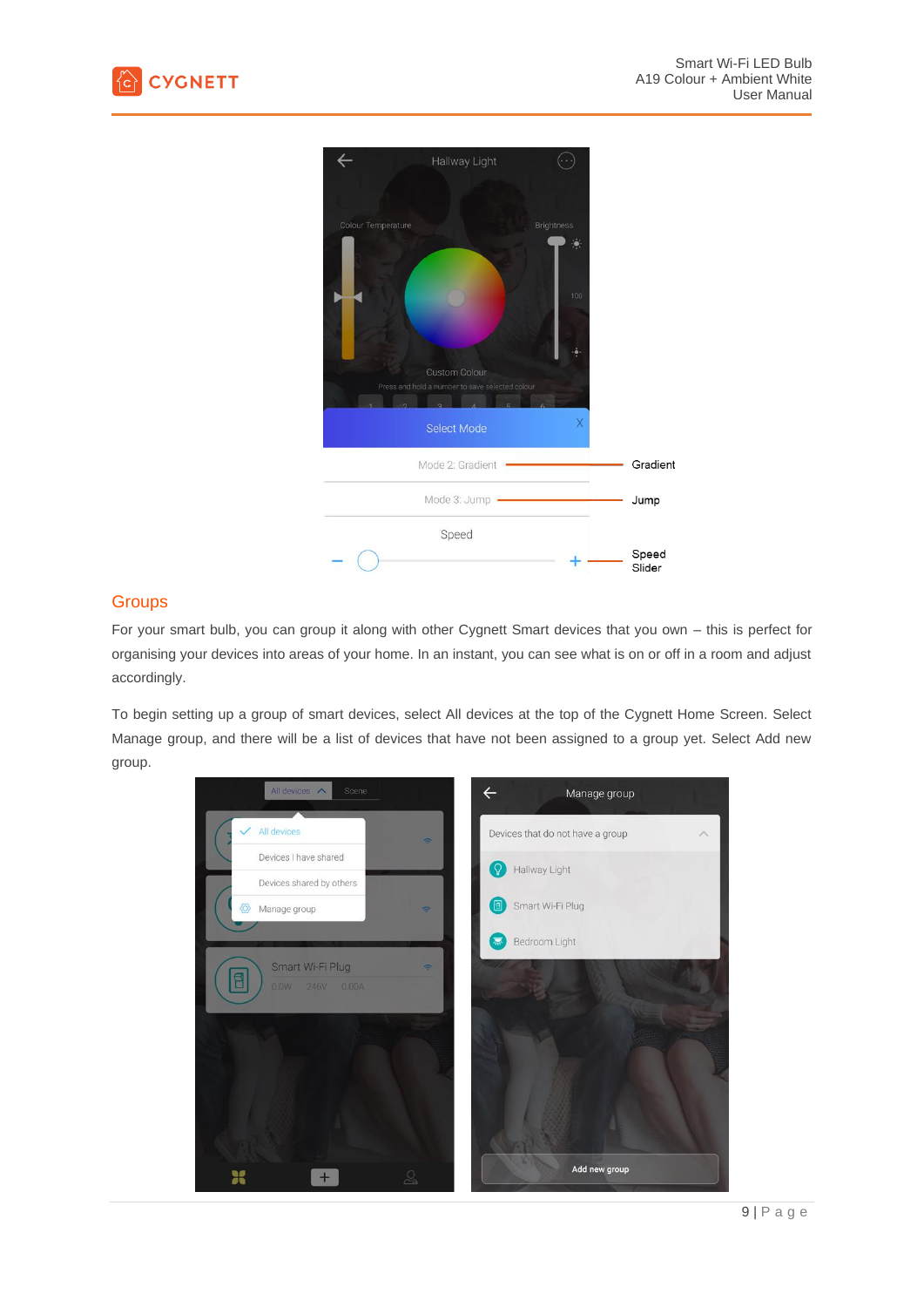

Next, select the smart devices that you would like to group together. Name your group and select OK when complete. Your smart devices are now grouped together.

# <span id="page-9-0"></span>Account Settings



#### <span id="page-9-1"></span>**Options**

In the Options screen, you can change your password under 'Security' and following the in-app instructions. You can also select available languages in your region under 'Language' and elect to turn on or off your haptic feedback under 'Vibration Switch'. You also have the option to log out of your Cygnett Smart app by tapping 'Log Out'.

#### <span id="page-9-2"></span>Integration Setup Guides

In this section, you can find instructions on how to integrate your Cygnett Smart Home devices with Amazon Alexa, Google Assistant and Apple HomeKit.

#### <span id="page-9-3"></span>Frequently Asked Questions

The most frequently asked questions are all listed here for your troubleshooting needs. This page is constantly updated, so you will receive the most up-to-date news and feedback.

#### <span id="page-9-4"></span>Support Request

This is the direct link between you and our dedicated team at Cygnett Care who will answer your questions and concerns regarding your Cygnett Smart Home device.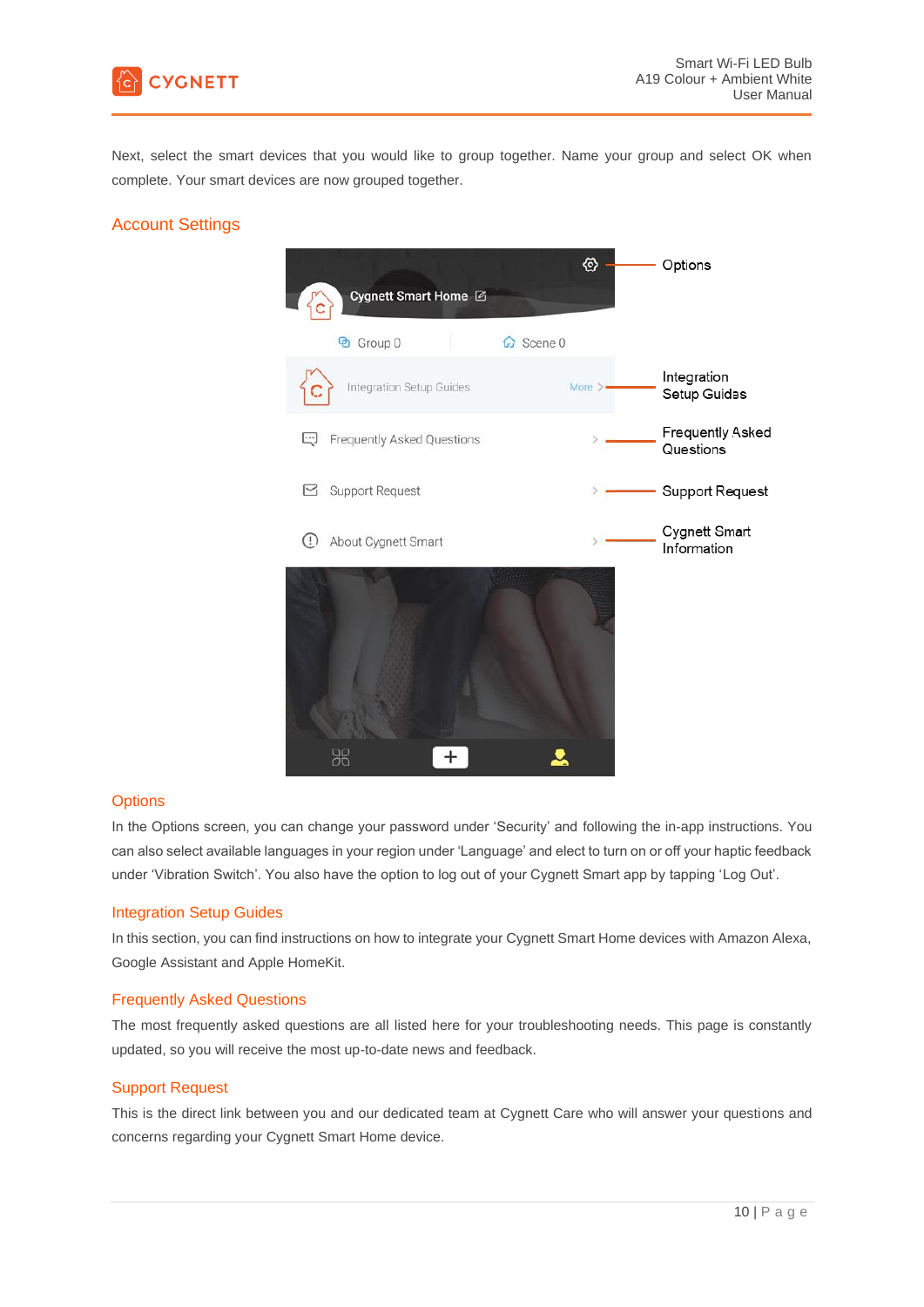

Cygnett and the Cygnett logo are trademarks of Cygnett Pty Ltd. Google, Android and Google Play are trademarks of Google LLC. Other brands and product names are trademarks or registered trademarks of their respective holders. Made in China. Cygnett takes no responsibility for damages caused by incorrect use of its products. Tested to comply with AU/NZ safety standards.

© 2019 Cygnett PTY LTD.

Cygnett Head Office

858 Lorimer Street, Port Melbourne, Victoria, 3207, Australia

[www.cygnett.com](http://www.cygnett.com/)